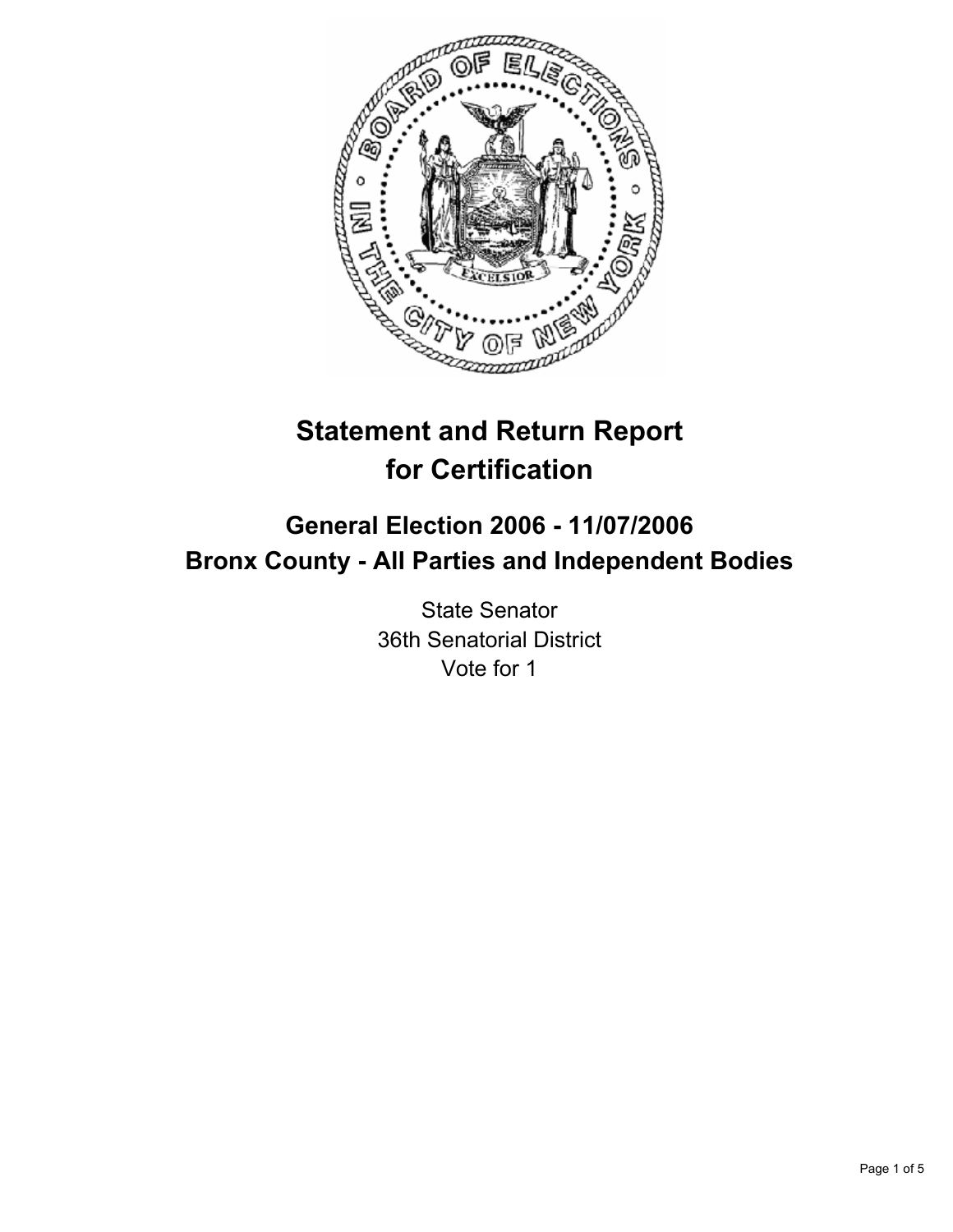

#### **Assembly District 76**

| <b>PUBLIC COUNTER</b>               | 1,716 |
|-------------------------------------|-------|
| <b>EMERGENCY</b>                    |       |
| ABSENTEE/MILITARY                   | 31    |
| <b>AFFIDAVIT</b>                    | 23    |
| <b>Total Ballots</b>                | 1,774 |
| <b>CURTIS BROOKS (REPUBLICAN)</b>   | 32    |
| RUTH H THOMPSON (DEMOCRATIC)        | 1,126 |
| <b>CURTIS BROOKS (CONSERVATIVE)</b> | 17    |
| RUTH H THOMPSON (WORKING FAMILIES)  | 49    |
| <b>Total Votes</b>                  | 1,224 |
| Unrecorded                          | 550   |

#### **Assembly District 77**

| PUBLIC COUNTER                      | 3,102 |
|-------------------------------------|-------|
| <b>EMERGENCY</b>                    | 0     |
| ABSENTEE/MILITARY                   | 70    |
| AFFIDAVIT                           | 87    |
| <b>Total Ballots</b>                | 3,269 |
| <b>CURTIS BROOKS (REPUBLICAN)</b>   | 71    |
| RUTH H THOMPSON (DEMOCRATIC)        | 2,233 |
| <b>CURTIS BROOKS (CONSERVATIVE)</b> | 24    |
| RUTH H THOMPSON (WORKING FAMILIES)  | 99    |
| <b>Total Votes</b>                  | 2,427 |
| Unrecorded                          | 842   |

#### **Assembly District 79**

| <b>PUBLIC COUNTER</b>               | 7,662 |
|-------------------------------------|-------|
| <b>EMERGENCY</b>                    | 4     |
| ABSENTEE/MILITARY                   | 127   |
| <b>AFFIDAVIT</b>                    | 212   |
| <b>Total Ballots</b>                | 8,017 |
| <b>CURTIS BROOKS (REPUBLICAN)</b>   | 172   |
| RUTH H THOMPSON (DEMOCRATIC)        | 5,358 |
| <b>CURTIS BROOKS (CONSERVATIVE)</b> | 52    |
| RUTH H THOMPSON (WORKING FAMILIES)  | 258   |
| <b>Total Votes</b>                  | 5,840 |
| Unrecorded                          | 2.177 |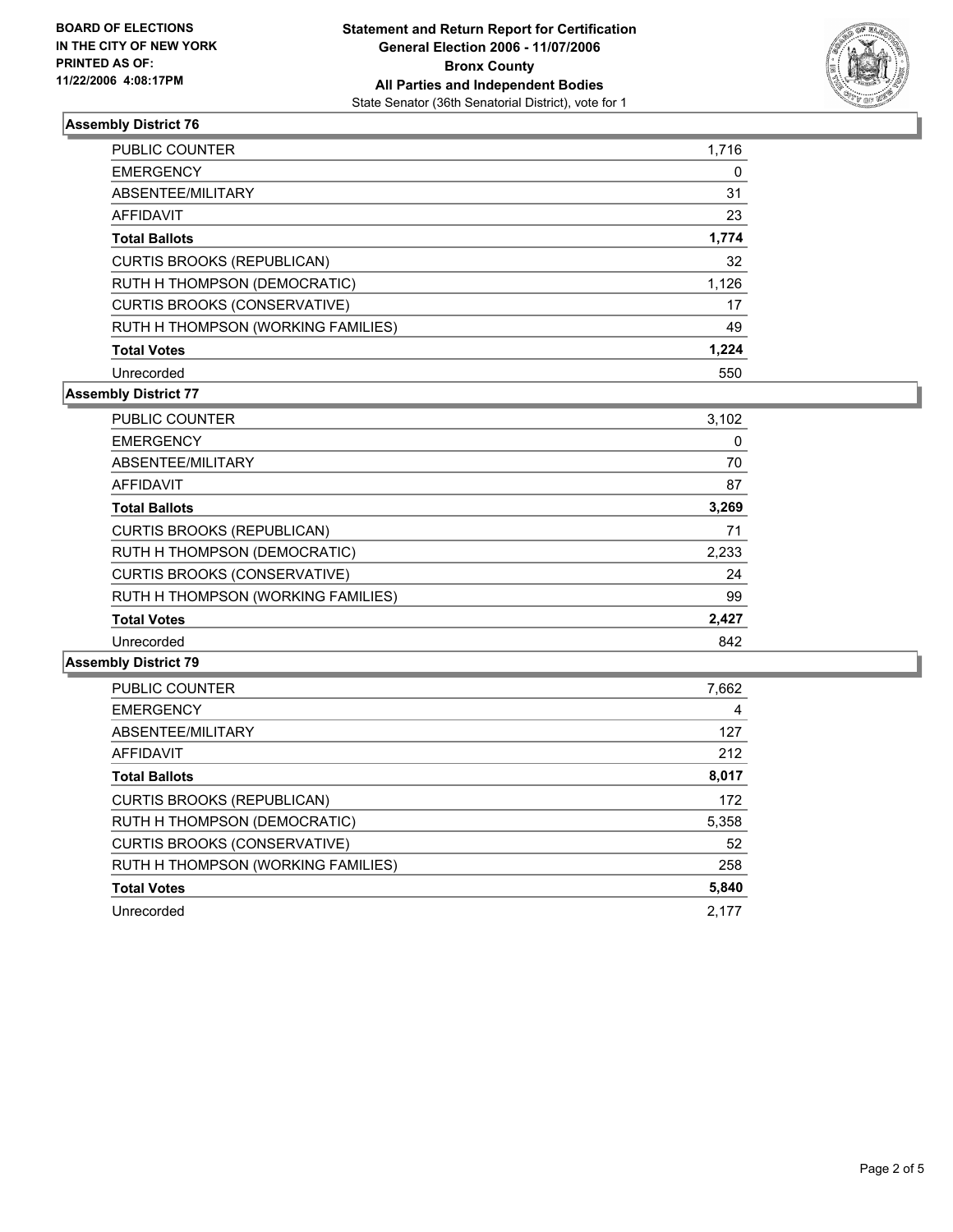

#### **Assembly District 80**

| <b>PUBLIC COUNTER</b>              | 1,423 |
|------------------------------------|-------|
| <b>EMERGENCY</b>                   |       |
| ABSENTEE/MILITARY                  | 30    |
| <b>AFFIDAVIT</b>                   | 40    |
| <b>Total Ballots</b>               | 1,495 |
| <b>CURTIS BROOKS (REPUBLICAN)</b>  | 64    |
| RUTH H THOMPSON (DEMOCRATIC)       | 1,054 |
| CURTIS BROOKS (CONSERVATIVE)       | 14    |
| RUTH H THOMPSON (WORKING FAMILIES) | 54    |
| <b>JOSEPH DIAFERIA (WRITE-IN)</b>  |       |
| <b>Total Votes</b>                 | 1,187 |
| Unrecorded                         | 308   |

**Assembly District 81**

| <b>PUBLIC COUNTER</b>               | 943   |  |
|-------------------------------------|-------|--|
| <b>EMERGENCY</b>                    | 14    |  |
| ABSENTEE/MILITARY                   | 17    |  |
| <b>AFFIDAVIT</b>                    | 29    |  |
| <b>Total Ballots</b>                | 1,006 |  |
| <b>CURTIS BROOKS (REPUBLICAN)</b>   | 50    |  |
| RUTH H THOMPSON (DEMOCRATIC)        | 716   |  |
| <b>CURTIS BROOKS (CONSERVATIVE)</b> | 11    |  |
| RUTH H THOMPSON (WORKING FAMILIES)  | 25    |  |
| <b>Total Votes</b>                  | 802   |  |
| Unrecorded                          | 204   |  |

#### **Assembly District 82**

| PUBLIC COUNTER                      | 10,674 |
|-------------------------------------|--------|
| <b>EMERGENCY</b>                    | 0      |
| ABSENTEE/MILITARY                   | 202    |
| AFFIDAVIT                           | 149    |
| <b>Total Ballots</b>                | 11,046 |
| <b>CURTIS BROOKS (REPUBLICAN)</b>   | 381    |
| RUTH H THOMPSON (DEMOCRATIC)        | 8,085  |
| <b>CURTIS BROOKS (CONSERVATIVE)</b> | 84     |
| RUTH H THOMPSON (WORKING FAMILIES)  | 631    |
| <b>Total Votes</b>                  | 9,181  |
| Unrecorded                          | 1.865  |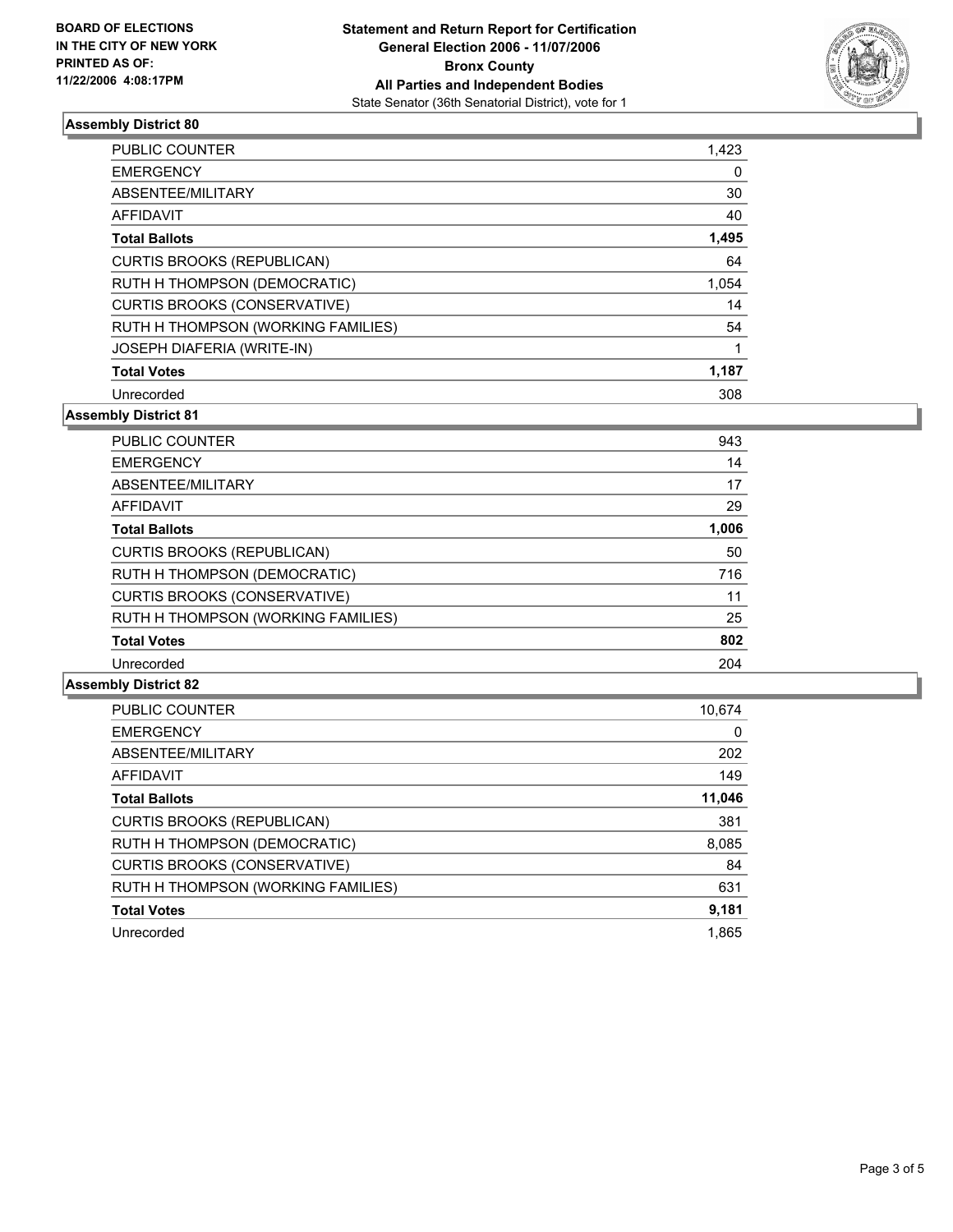

### **Assembly District 83**

| PUBLIC COUNTER                      | 17,467 |
|-------------------------------------|--------|
| <b>EMERGENCY</b>                    | 26     |
| ABSENTEE/MILITARY                   | 360    |
| <b>AFFIDAVIT</b>                    | 477    |
| <b>Total Ballots</b>                | 18,379 |
| <b>CURTIS BROOKS (REPUBLICAN)</b>   | 517    |
| RUTH H THOMPSON (DEMOCRATIC)        | 14,005 |
| <b>CURTIS BROOKS (CONSERVATIVE)</b> | 152    |
| RUTH H THOMPSON (WORKING FAMILIES)  | 562    |
| <b>Total Votes</b>                  | 15,236 |
| Unrecorded                          | 3.143  |

#### **Assembly District 86**

| <b>PUBLIC COUNTER</b>               | 16 |
|-------------------------------------|----|
| <b>EMERGENCY</b>                    |    |
| ABSENTEE/MILITARY                   |    |
| AFFIDAVIT                           |    |
| <b>Total Ballots</b>                | 16 |
| <b>CURTIS BROOKS (REPUBLICAN)</b>   |    |
| RUTH H THOMPSON (DEMOCRATIC)        |    |
| <b>CURTIS BROOKS (CONSERVATIVE)</b> | າ  |
| RUTH H THOMPSON (WORKING FAMILIES)  |    |
| <b>Total Votes</b>                  | 15 |
| Unrecorded                          |    |